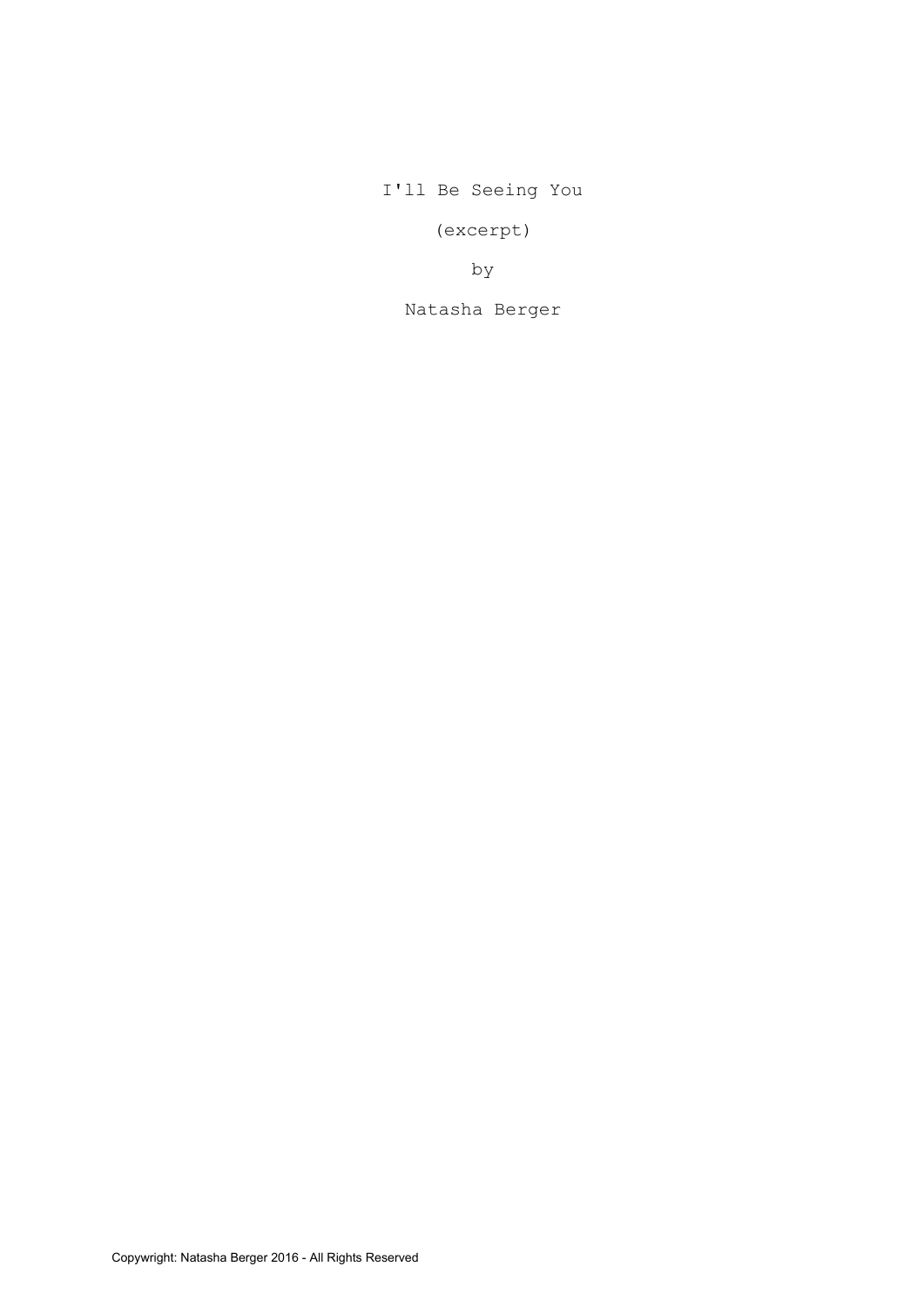CAST:

JONAH - early 20's

We're someplace in the Nevada desert, the present day. Billie Holliday sings.

JONAH: I hate snow. Fucking hate it. When I see a snowy road at night, which isn't often now, I see a slideshow in my mind -

> My sister's car tilted on the shoulder, its door hanging open, snow up to its bumper, snow melting inside, in its mouth. In her mouth.

No, not in her mouth. She wasn't in the car when they found it. Sometimes it's hard to tell which things you saw and which you just imagined.

Here's what I know: There was a blizzard New Year's Eve. It caught her somewhere on the road.

Maybe she left her car and went to a friend's to ride it out. Or walked to a gas station and it was closed. Maybe she went into the road, waved down a passing car, got inside and...

We wake up on New Year's Day, my mother and I. We wait. We wait. We call her friends. We call her phone. It goes to voicemail. We call the police.

The detective arrives, he shakes my hand. His voice is reassuring.

How old is Darcy?

She's nineteen.

Does she have a boyfriend?

No, not that I know.

Are you two close?

Best friends.

Did she ever talk about leaving? Feeling depressed? Hurting herself?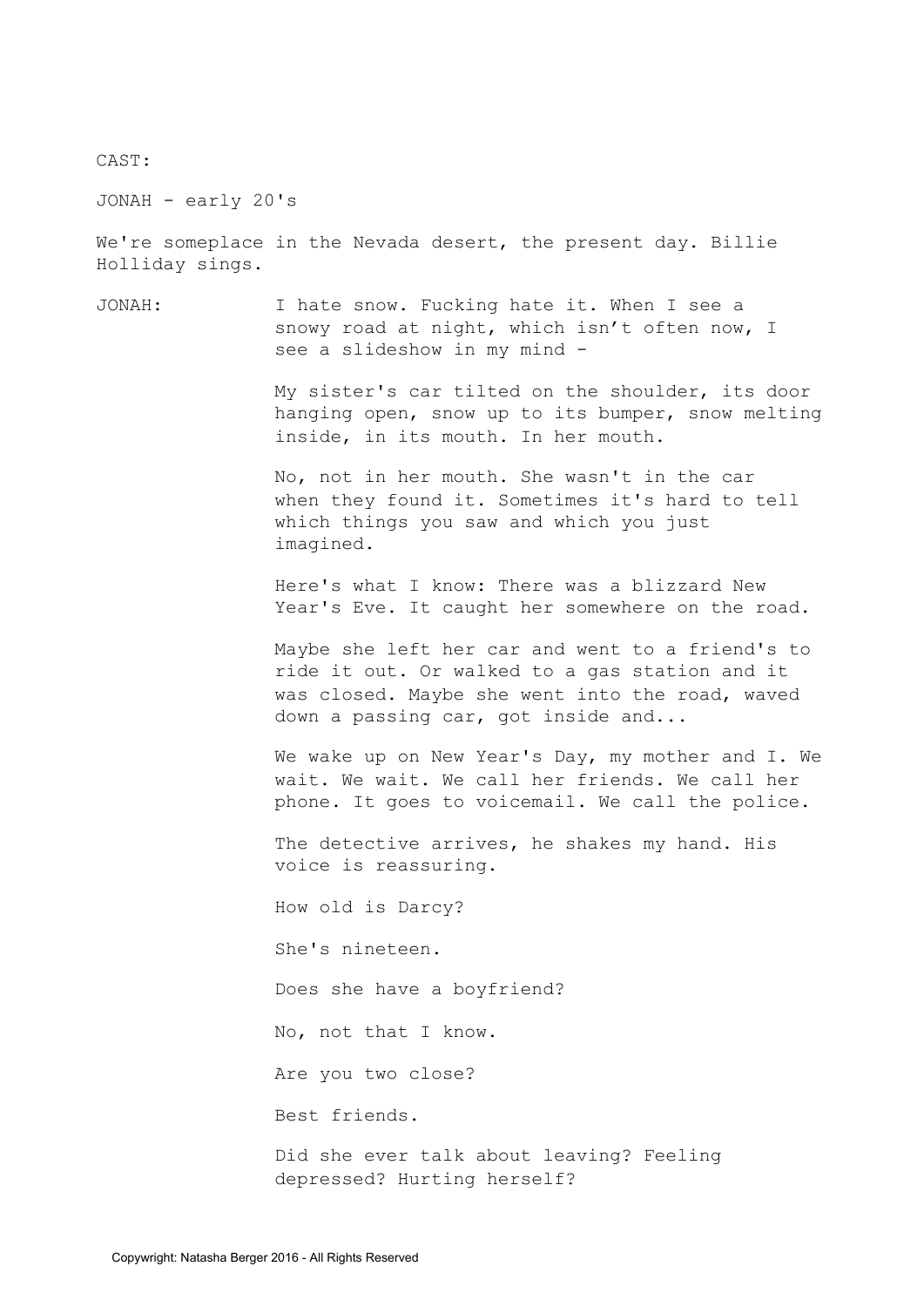No. Jesus, no.

He brings out the statistics. Kidnappings in winter are rare. Most kidnap victims are underage. It's likely that Darcy just left. He's seen cases like this before, in a few months she'll settle down somewhere and call us.

It'll be alright, he says and pats my shoulder. I take his card, just in case.

Then they find the car in the snow.

She doesn't call, not that month or the next. Instead we get the lost and paranoid, the backyard psychics, the creeps with inside knowledge of satanic cults preying on young girls. Strangers calling to say they're praying for us. Sometimes they light candles on our lawn. The pastor comes by once and holds my mother's hand. When she cries, he cries.

By now I can't go for a walk in town without seeing Darcy's face. I run into her at the bank, the florist, the car wash. She's even in the box office at the cinema. I swear I look at her more than when she was alive. Or, more than I remember looking at her. That spring, at my high school graduation, I get my diploma and the audience gives me a standing ovation, as if I'd won a prize. Wherever I go I carry Darcy's absence with me. We are inseparable.

Now, I lied to that detective. The truth is Darcy wanted to leave town. She said she'd take me with her to Las Vegas as soon as she had money.

I think about it too, now that she is gone, but I stay. I drive a forklift for a while, then do repairs in a furniture shop. When the shop closes I get by on unemployment. I spend my free time driving, breaking into boarded up houses, hanging around trailer parks. I don't find what I'm looking for.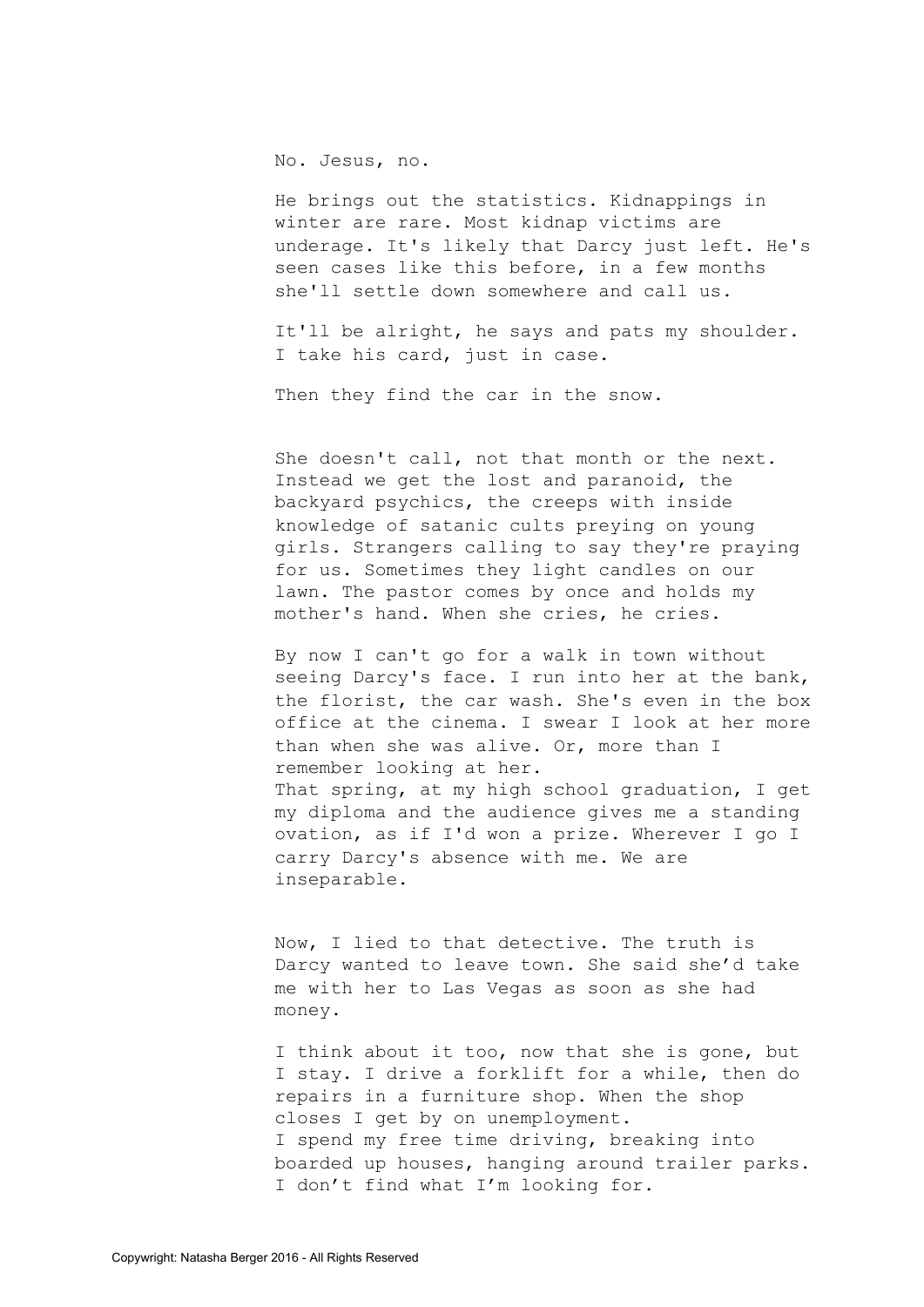The news van has stopped coming, there's no more vigils on our doorstep. The rumour now is Darcy got knocked up and left. I don't believe them, but who's to say they're wrong? People get tired of wondering. People need closure.

It's only later, when my mother dies - after she drinks herself to death - I sell the house and leave for good. Figure I'll try it out in California. Then, halfway to the coast, driving through the dead zone of Nevada I pass the first exit for Las Vegas and...I flinch. I see the second one and put on my turn signal.

That night, driving back to my motel from a party on the Strip I almost pass out at the wheel. But when I finally stumble in and shut the door I think - nobody's watching me. Nobody knows my name. Nobody pities me enough to call a taxi or even ask if I'm okay. And when I wake up tomorrow, hungover, nobody will care. It's a good feeling.

The next day I decide to stay another night. Then that night turns to three. And then I get a job in a casino. The night shift in security. I help an older guy named Duke who once worked in the entourage of John Belushi. We roam the floor checking ID's, weeding out pickpockets and drunks. It's mostly me who intervenes though, I only call Duke when there's trouble because he has the gun. He tells me about the parties in Belushi's limo, how it's a shame he died so young. This place, he says, and looks around is where guys like me go to die.

Sometimes, after hours, we catch a show at one of the locals bars and later, if the night is warm, we drive into the desert for a beer under the stars. I don't remember seeing stars in Ohio but here they fill the sky from one end to the other. It makes me dizzy looking at them. And all around us there are others - shadows in the rocks, doing what they're not supposed to be doing or doing it with the wrong people. And I remember in the Bible it says the desert is where Satan lives. That's why they built it here, Sin City. A temple to temptation. I tell Duke all this and he laughs.

I don't tell Duke about my sister. I never say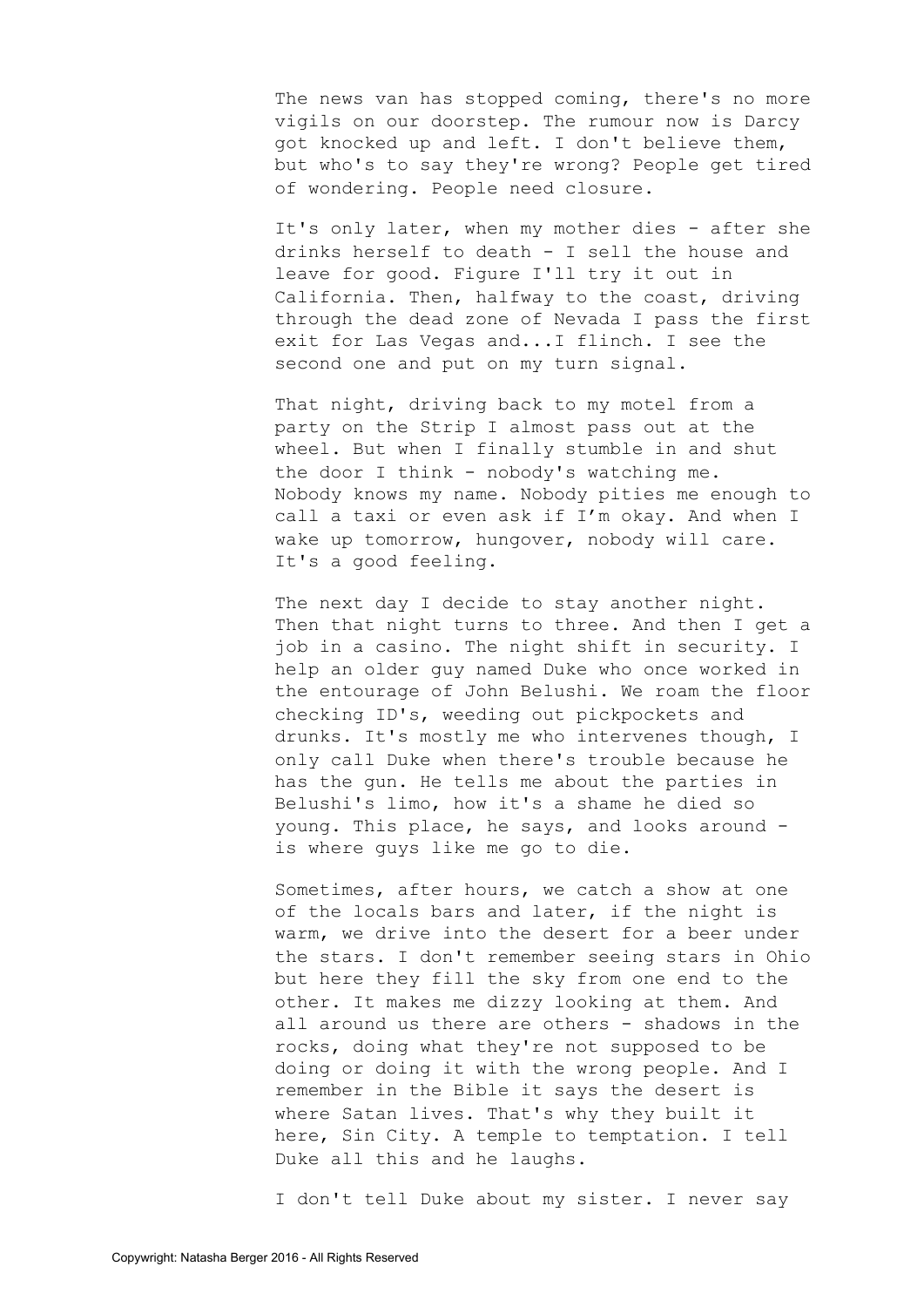her name, not even to myself. I live from season to season, just like the buildings of Las Vegas. There's no history here, that helps. The only thing you can rely on is the sun, and that another bet will be made.

Of course there are times...

I see a woman out the corner of my eye, the way the light glints off her hair, the way she laughs or shrugs and without thinking I go after her because I have to know, I have to. And when she turns - because I got too close and scared her - when I see it isn't her, I need a drink or two to calm me down. But then the next day I'm alright again.

One night I go upstairs and find Duke hunching over something in our office, which doubles as the Lost and Found. Sometimes when people win big at the tables they leave things behind in the rush to cash out.

Looks like a tablet this time. New, pricy model. I ask Duke if he should be playing with it. He shakes his head without looking up. Jonah, this guy was into all manner of stuff. I stop to look over his shoulder.

He's scrolling through a row of pictures: Girls, teenagers mostly, some in flimsy tops, some bare breasted, tied up, leaning on walls or propped against beds. Looking seductive.

Pretty tame stuff considering what you can find out there, except the atmosphere is weird. All faded and blurred, as if taken with a cheap camera or through a rainy window. It makes the poses seem sleazier somehow.

One picture bothers me especially and at first I don't know why. I ask Duke to flip back to it. The girl in that one is looking at the floor. Her arms are wrapped around her chest as if she's cold, her lips are pursed slightly. I realize I've seen that look before.

Years ago, late in the night, I woke up in my